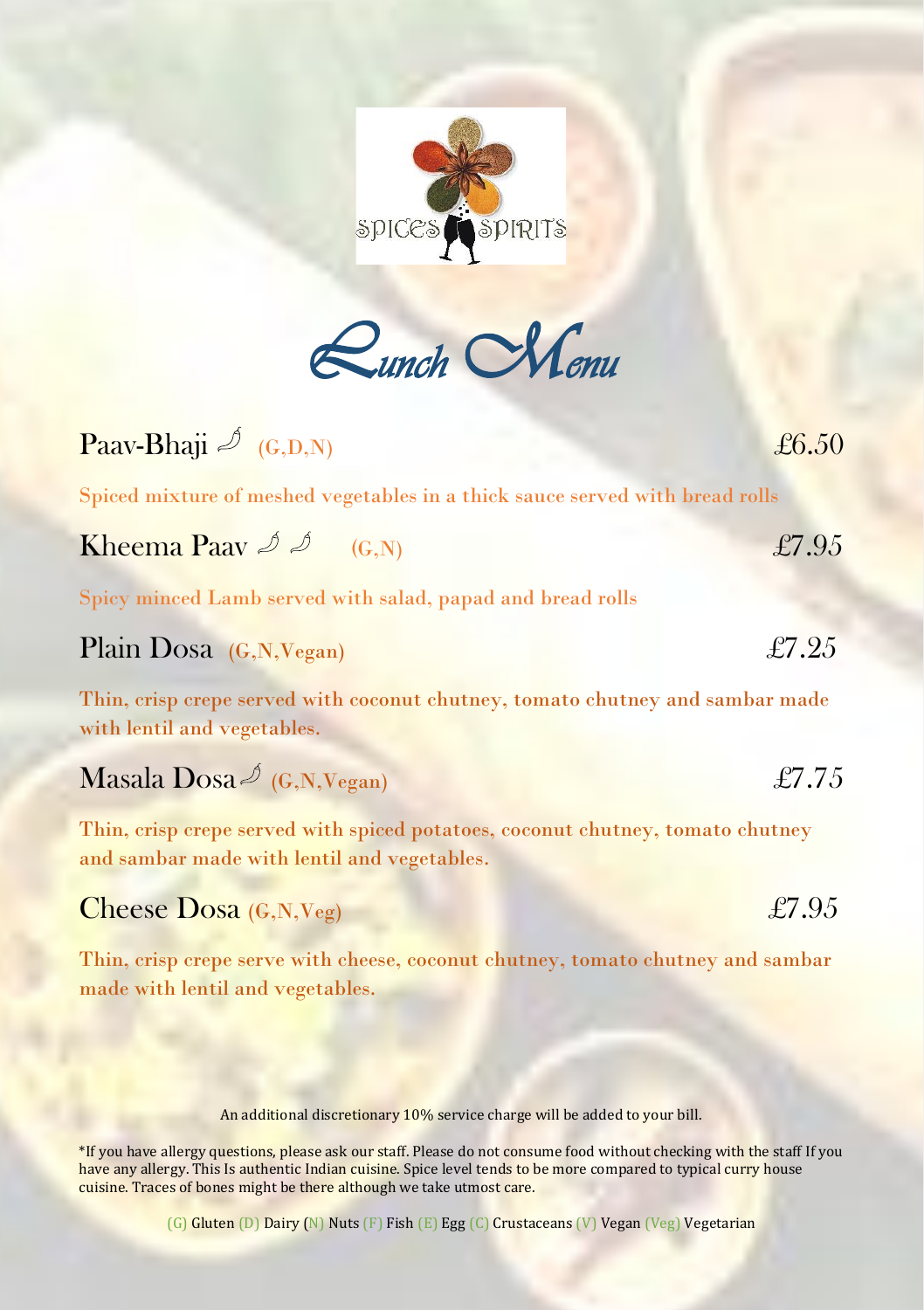

*Lunch Menu* 

## Paneer Combo Meal  $\approx$  (G,N,Veg)  $\approx$  £10.95 Set meal served with paneer dish of the day, dal, rice, paratha, papad, salad Chicken Combo Meal  $\mathcal{L}_{(\mathbf{G},\mathbf{N})}$   $\mathcal{L}11.95$

Set meal served with chicken dish of the day, dal, rice, paratha, papad, salad

## Lamb Combo Meal  $\mathcal{A}_{(G,N)}$   $\mathcal{L}12.95$

Set meal served with lamb dish of the day, dal, rice, paratha, papad, salad

An additional discretionary 10% service charge will be added to your bill.

\*If you have allergy questions, please ask our staff. Please do not consume food without checking with the staff If you have any allergy. This Is authentic Indian cuisine. Spice level tends to be more compared to typical curry house cuisine. Traces of bones might be there although we take utmost care.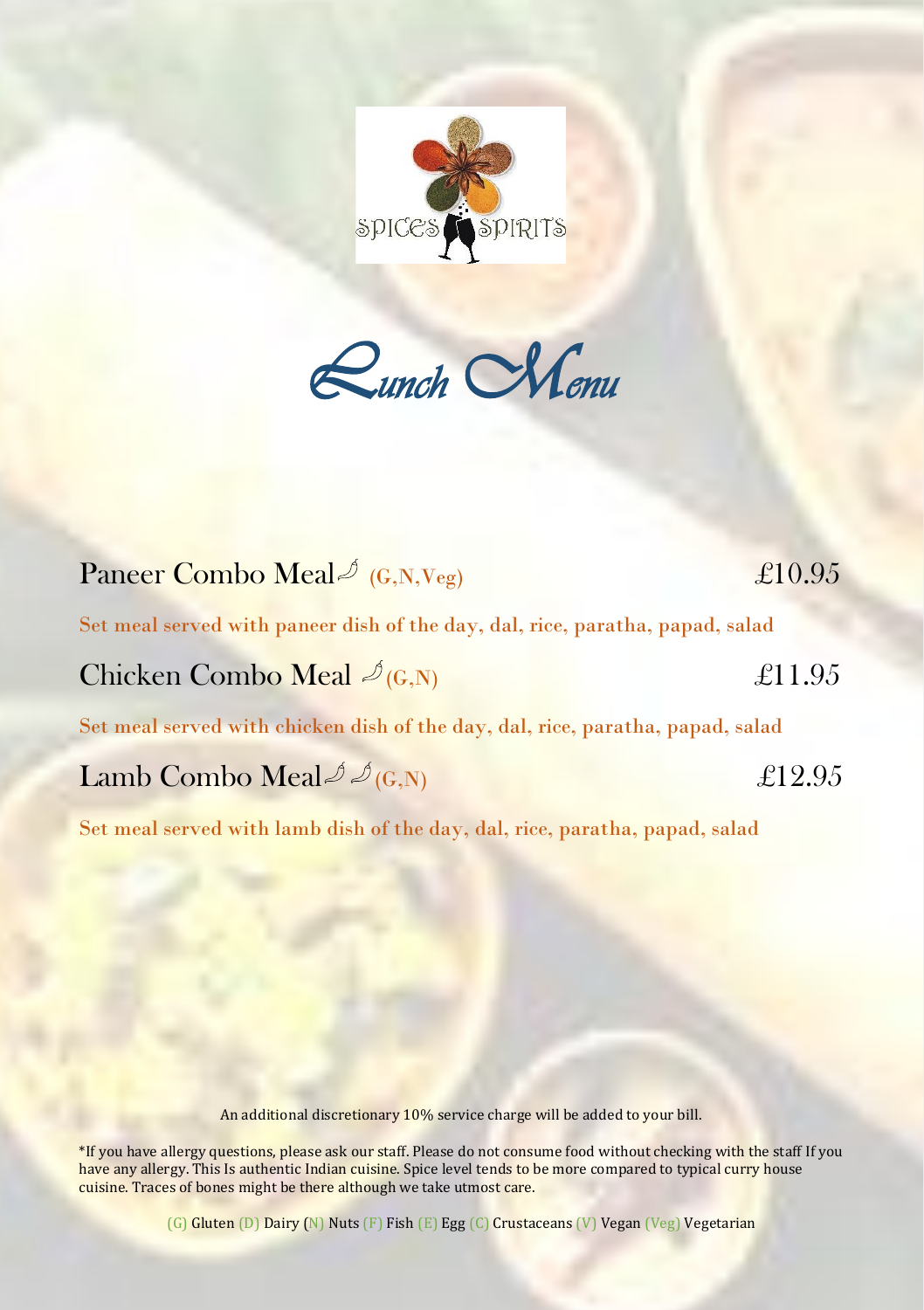

*Dessert and Lassi* 

| <b>Gulab Jamun</b> (D,N)                                                                                                                                         | £4.50         |
|------------------------------------------------------------------------------------------------------------------------------------------------------------------|---------------|
| Deep fried milk cake dumplings served hot in a sugar syrup                                                                                                       |               |
| Gajar Halwa (D,N)                                                                                                                                                | $\pounds4.50$ |
| Warm caramelized carrot dessert made with butter, sugar and cream, garnished<br>with pistachio and almond                                                        |               |
| Mataka Kulfi $(D,N)$                                                                                                                                             | £4.50         |
| Denser and creamier traditional Indian ice cream flavoured with cardamon,<br>saffron, pistachios and almonds. Set and served in traditional earthen pot. (Matka) |               |
| <b>Sweet Lassi</b>                                                                                                                                               | £3.45         |
| <b>Mango Lassi</b>                                                                                                                                               | £3.95         |
| <b>Buttermilk</b>                                                                                                                                                | $\pounds2.45$ |

An additional discretionary 10% service charge will be added to your bill.

\*If you have allergy questions, please ask our staff. Please do not consume food without checking with the staff If you have any allergy. This Is authentic Indian cuisine. Spice level tends to be more compared to typical curry house cuisine. Traces of bones might be there although we take utmost care.